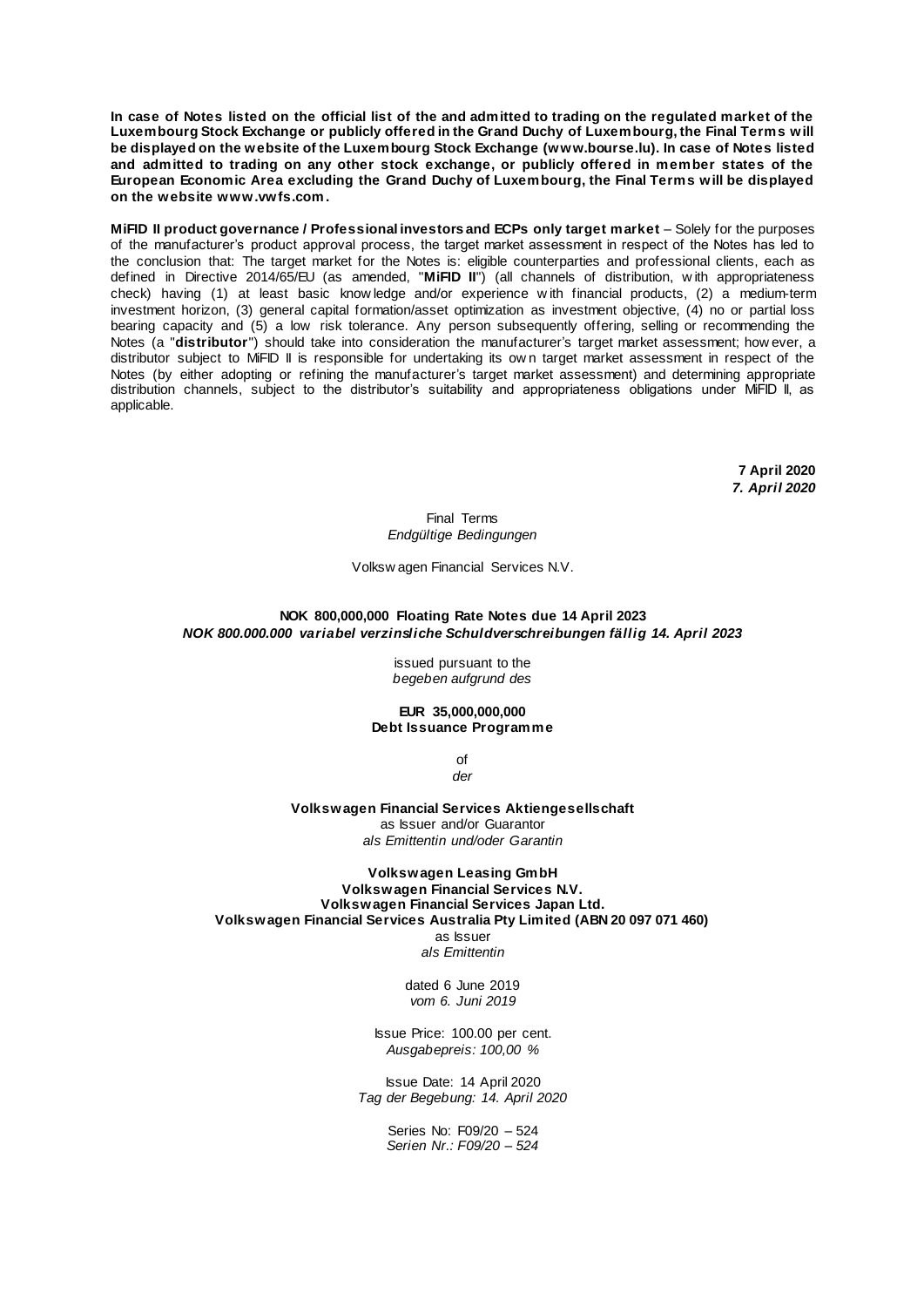#### **Important Notice**

These Final Terms have been prepared for the purpose of Article 5 (4) of the Directive 2003/71/EC of the European Parliament and of the Council of 4 November 2003, as amended or superseded, and must be read in conjunction w ith the Prospectus pertaining to the Euro 35,000,000,000 Debt Issuance Programme of Volks w agen Financial Services Aktiengesellschaft, Volksw agen Leasing GmbH, Volksw agen Financial Services N.V., Volksw agen Financial Services Japan Ltd. and Volksw agen Financial Services Australia Pty Limited dated 6 June 2019 (the "**Prospectus**") and the supplements thereto dated 19 August 2019 and 27 March 2020. The Prospectus and any supplements thereto are available for view ing in electronic form on the w ebsite of the Luxembourg Stock Exchange (w w w .bourse.lu) and on the w ebsite of Volksw agen Financial Services Aktiengesellschaft (w w w .vw fs.com) and copies may be obtained free of charge from Volksw agen Financial Services Aktiengesellschaft, Gifhorner Straße 57, 38112 Braunschw eig, Federal Republic of Germany. Full information is only available on the basis of the combination of the Prospectus, any supplement and these Final Terms.

### **Wichtiger Hinweis**

*Diese Endgültigen Bedingungen wurden für die Zwecke des Artikels 5 Absatz 4 der Richtlinie 2003/71/EG des Europäischen Parlaments und des Rates vom 4. November 2003, in der jeweils gültigen Fassung, bzw. einer Nachfolgefassung, abgefasst und sind in Verbindung mit dem Prospekt zu dem EUR 35.000.000.000 Debt Issuance Programme der Volkswagen Financial Services Aktiengesellschaft, Volkswagen Leasing GmbH, Volkswagen Financial Services N.V., Volkswagen Financial Services Japan Ltd. und Volkswagen Financial Services Australia Pty Limited vom 6. Juni 2019 (der "Prospekt") und den Nachträgen dazu vom 19. August 2019 und vom 27. März 2020 zu lesen. Der Prospekt sowie etwaige Nachträge dazu können in elektronischer Form auf der Internetseite der Luxemburger Börse (www.bourse.lu) und der Internetseite der Volkswagen Financial Services Aktiengesellschaft (www.vwfs.com) eingesehen werden. Kopien des Prospekts sind gebührenfrei bei der Volkswagen Financial Services Aktiengesellschaft, Gifhorner Straße 57, 38112 Braunschweig, Bundesrepublik Deutschland erhältlich. Um sämtliche Angaben zu erhalten, sind die Endgültigen Bedingungen, der Prospekt und etwaige Nachträge im Zusammenhang zu lesen.*

Terms not otherw ise defined herein shall have the meanings specified in the Terms and Conditions, as set out in the Prospectus (the "**Terms and Conditions**").

*Begriffe, die in den im Prospekt enthaltenen Anleihebedingungen (die* "*Anleihebedingungen*"*) definiert sind, haben, falls die Endgültigen Bedingungen nicht etwas anderes bestimmen, die gleiche Bedeutung, wenn sie in diesen Endgültigen Bedingungen verwendet werden.*

The Terms and Conditions shall be completed and specified by the information contained in Part I of these Final Terms. The relevant Option II of the Terms and Conditions of the Notes, completed and specified by, and to be read together w ith, Part I. of these Final Terms (Reference Conditions) represent the conditions applicable to the relevant Series of Notes (the "**Conditions**"). If and to the extent the Conditions deviate from the Terms and Conditions, the Conditions shall prevail. If and to the extent the Conditions deviate from other terms contained in this document, the Conditions shall prevail.

*Die Anleihebedingungen werden durch die Angaben in Teil I. dieser Endgültigen Bedingungen vervollständigt und spezifiziert. Die maßgebliche Option II der Anleihebedingungen der Schuldverschreibungen, vervollständigt und spezifiziert durch und in Verbindung mit Teil I dieser Endgültigen Bedingungen (Verweis-Bedingungen) stellen für die betreffende Serie von Schuldverschreibungen die Bedingungen der Schuldverschreibungen dar (die*  "*Bedingungen*"*). Sofern und soweit die Anleihebedingungen von den Bedingungen abweichen, sind die Bedingungen maßgeblich. Sofern und soweit die Bedingungen von den übrigen Angaben in diesem Dokument abweichen, sind die Bedingungen maßgeblich.*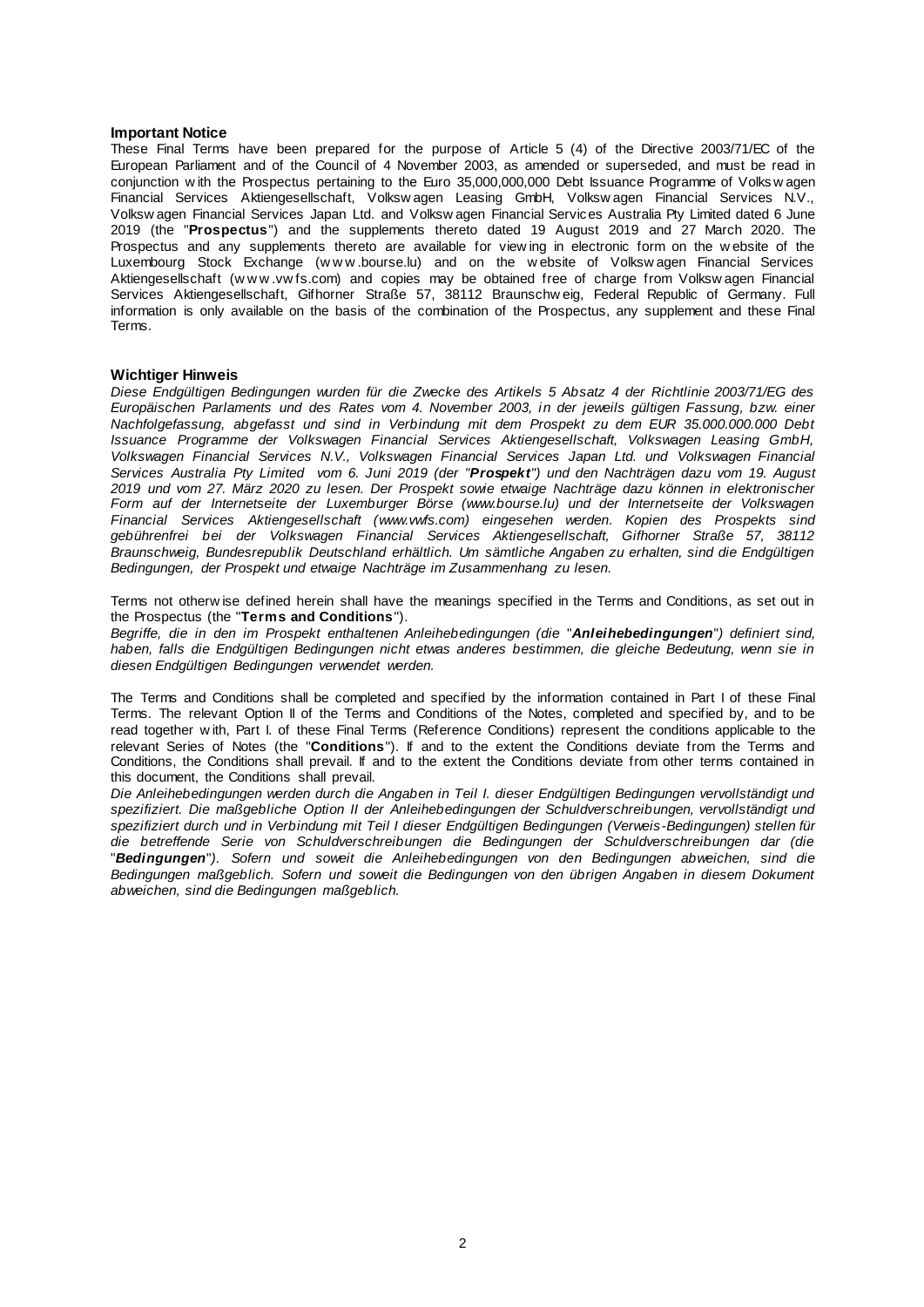### **Part I.: CONDITIONS** *Teil I.: BEDINGUNGEN*

This Part I. of the Final Terms is to be read in conjunction w ith the set of Terms and Conditions that apply to Notes w ith floating interest rates set forth in the Prospectus as Option II. Capitalised Terms shall have the meanings specified in the set of Terms and Conditions.

*Dieser Teil I. der Endgültigen Bedingungen ist in Verbindung mit dem Satz der Anleihebedingungen, der auf Schuldverschreibungen mit variabler Verzinsung Anwendung findet zu lesen, der als Option II im Prospekt enthalten ist. Begriffe, die in dem Satz der Anleihebedingungen definiert sind, haben die gleiche Bedeutung, wenn sie in diesen Endgültigen Bedingungen verwendet werden.*

All references in this part of the Final Terms to numbered paragraphs and subparagraphs are to paragraphs and subparagraphs of the Terms and Conditions.

*Bezugnahmen in diesem Teil der Endgültigen Bedingungen auf Paragraphen und Absätze beziehen sich auf die Paragraphen und Absätze der Anleihebedingungen.*

All provisions in the Terms and Conditions corresponding to items in the Final Terms w hich are either not selected or completed or w hich are deleted shall be deemed to be deleted from the terms and conditions applicable to the Notes.

*Sämtliche Bestimmungen der Anleihebedingungen, die sich auf Variablen dieser Endgültigen Bedingungen beziehen und die weder angekreuzt noch ausgefüllt werden oder die gestrichen werden, gelten als in den auf die Schuldverschreibungen anwendbaren Anleihebedingungen gestrichen.*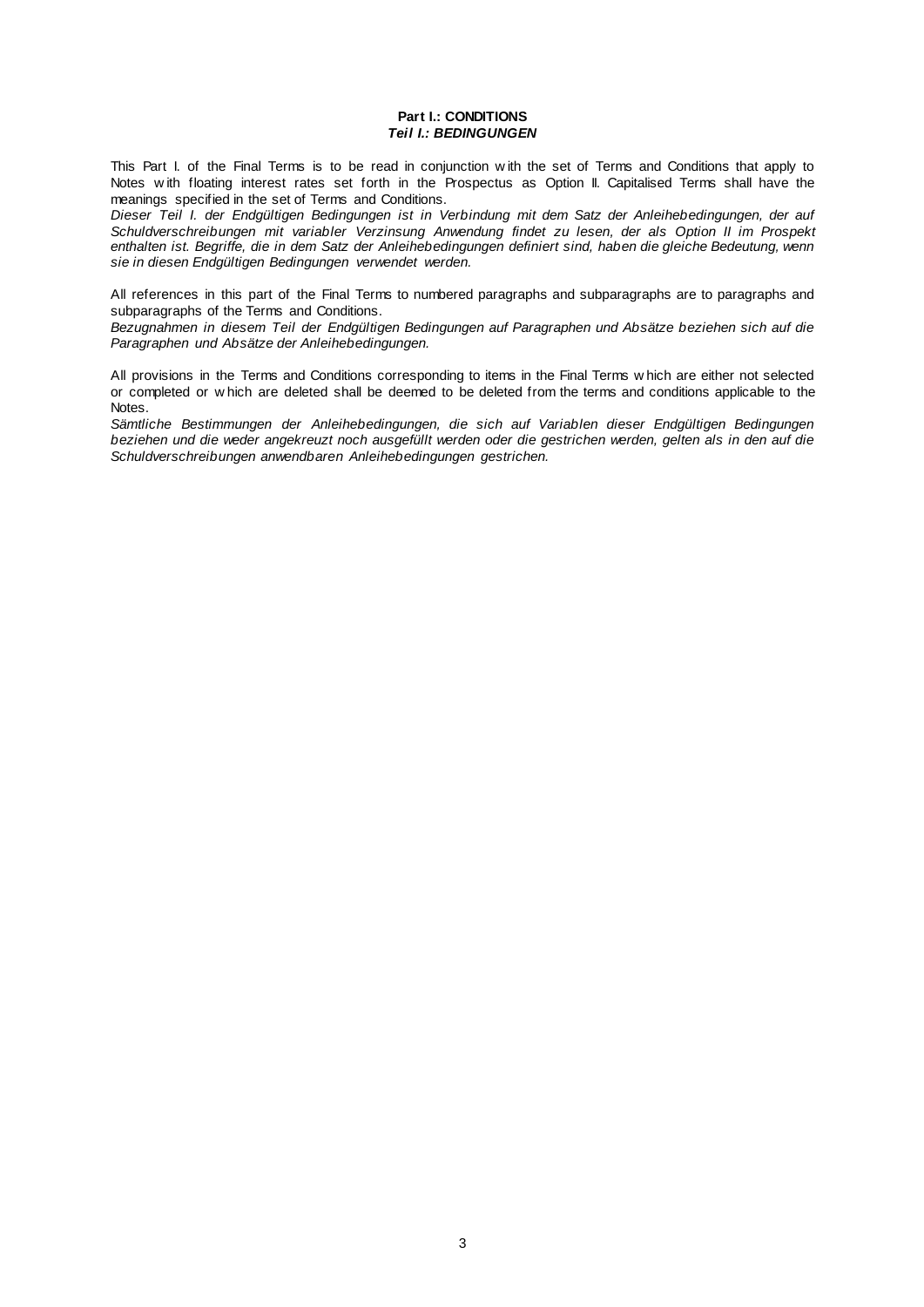#### **Option II. Notes with floating interest rates** *Option II. Schuldverschreibungen mit variabler Verzinsung*

### **CURRENCY, DENOMINATION, FORM, CERTAIN DEFINITIONS (§ 1)** *WÄHRUNG, STÜCKELUNG, FORM , DEFINITIONEN (§ 1)*

### **Currency and Denomination** *Währung und Stückelung*

Aggregate Principal A mount NOK 800,000,000 *Gesamtnennbetrag NOK 800.000.000*

Specified Denomination **NOK 2,000,000** Specified Denomination *Festgelegte Stückelung NOK 2.000.000*

Number of Notes to be issued in the Specified Denomination 400 *Anzahl der in der Festgelegten Stückelung auszugebenden Schuldverschreibungen 400*

# **Global Note** *Globalurkunde*

- □ Permanent Global Note *Dauerglobalurkunde*
- Temporary Global Note exchangeable for Permanent Global Note *Vorläufige Globalurkunde austauschbar gegen Dauerglobalurkunde*

Form of Global Note *Form der Globalurkunde*

- Classical Global Note (CGN) *Classical global note (CGN)*
- New Global Note (NGN) *New global note (NGN)*

### **Clearing System** *Clearingsystem*

- □ Clearstream Banking AG Mergenthalerallee 61 65760 Eschborn Federal Republic of Germany
- Clearstream Banking, société anonyme 42 Avenue JF Kennedy 1855 Luxembourg Grand Duchy of Luxembourg
- Euroclear Bank SA/NV 1 Boulevard du Roi Albert II 1210 Brussels Belgium
- $\Box$  Other (specify) *Sonstige (angeben)*

# **INTEREST (§ 3)** *ZINSEN (§ 3)*

# **Interest Payment Dates** *Zinszahlungstage*

Interest Commencement Date 14 April 2020 *Verzinsungsbeginn 14. April 2020*

Specified Currency **Norw egian Kroner ("NOK")** Norw egian Kroner ("NOK") *Festgelegte Währung Norwegische Kronen ("NOK")*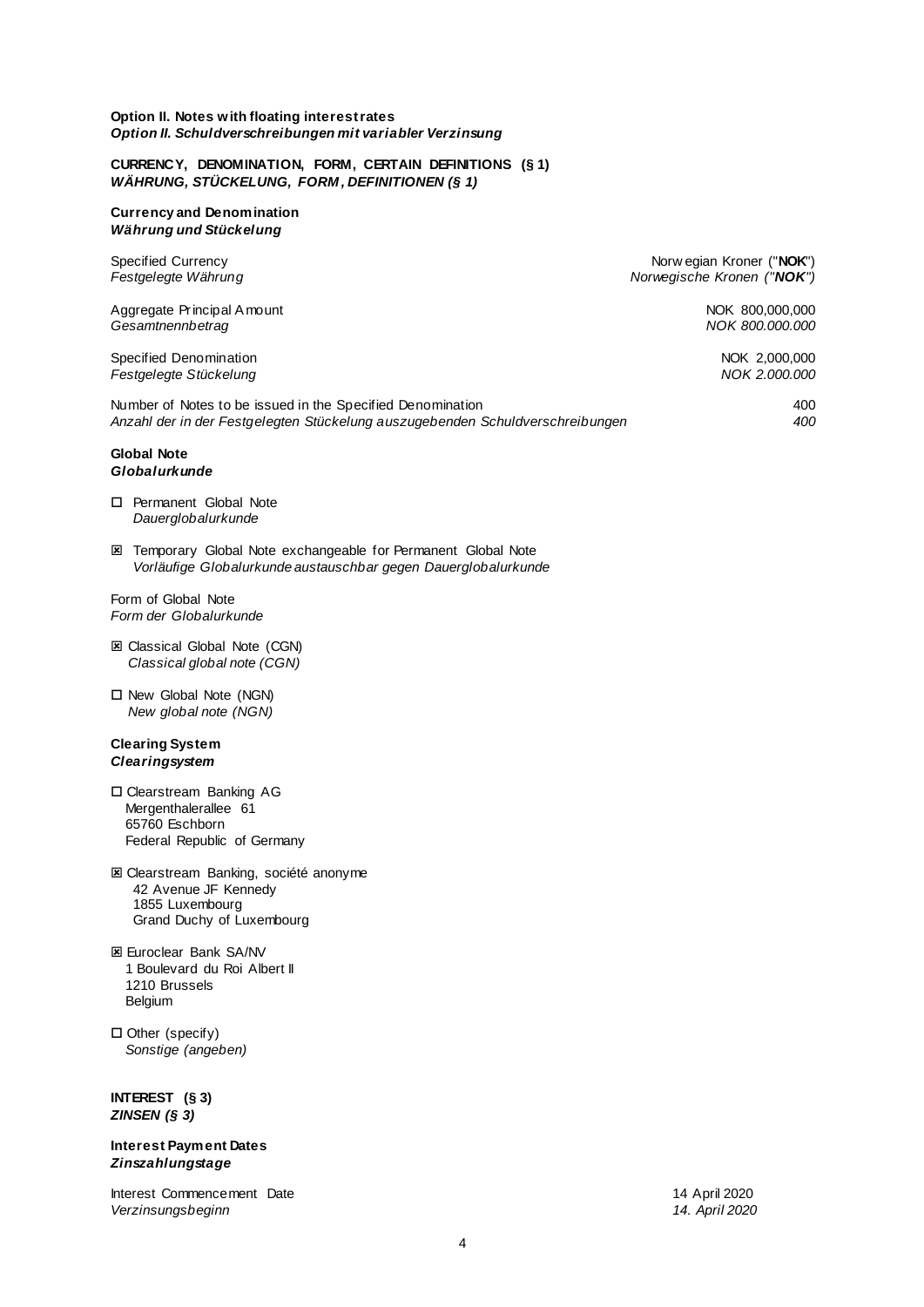Specified Interest Payment Dates

*Festgelegte Zinszahlungstage*

quarterly in arrears on 14 January, 14 April, 14 July, 14 October in each year up to (and including) 14 April 2023

*vierteljährlich nachträglich am 14. Januar, 14. April, 14. Juli und 14. Oktober eines jeden Jahres bis zum 14. April 2023 (einschließlich)*

Specified Interest Period(s) *Festgelegte Zinsperiode(n)*

### **Business Day Convention** *Geschäftstagskonvention*

- 图 Modified Follow ing Business Day Convention<br>Modifizierte-Folgender-Geschäftstag-Konvention adjusted angebasst *Modifizierte-Folgender-Geschäftstag-Konvention angepasst*
- $\Box$  FRN Convention (specify period(s)) *FRN Konvention (Zeitraum angeben)*
- Follow ing Business Day Convention *Folgender-Geschäftstag-Konvention*
- Preceding Business Day Convention *Vorangegangener-Geschäftstag-Konvention*

# **Business Day** *Geschäftstag*

- 图 Relevant Financial Centres **Oslo District Centres** Oslo **District Centres** Oslo **Oslo Oslo Oslo Oslo Oslo Oslo Oslo Oslo** *Maßgebliche Finanzzentren Oslo*
- **EX TARGET** *TARGET*

# **Rate of Interest** *Zinssatz*

 EURIBOR (11.00 a.m. Brussels time/TARGET Business Day/ Interbank Market in the Euro-Zone) *EURIBOR (11.00 Uhr Brüsseler Ortszeit/TARGET Geschäftstag/ Interbankenmarkt in der Euro-Zone)*

Screen page *Bildschirmseite*

 LIBOR (11.00 a.m. London time/ London Interbank Market) *LIBOR (11.00 Uhr Londoner Ortszeit/ Londoner Interbankenmarkt)*

Screen page *Bildschirmseite*

Business Day *Geschäftstag*

 other reference rate (relevant time / location for relevant time / 3-months-NIBOR (12.15 a.m. / relevant Interbank Market / rounding provision)

Market / rounded to the nearest one hundred-thousandth of a percentage point w ith 0.000005 being rounded upw ards)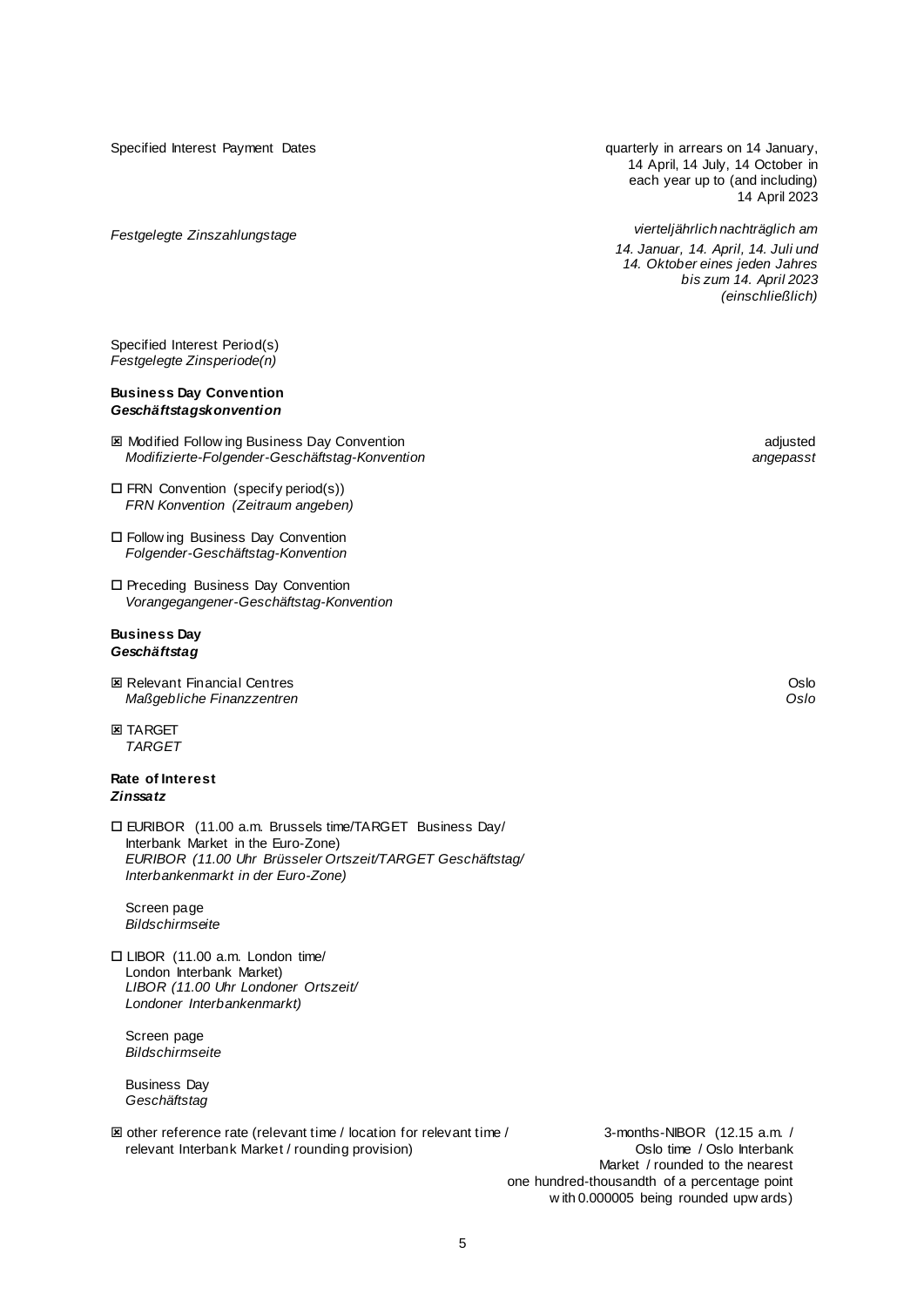*Anderer Referenzsatz (relevante Ortszeit / Ort für relevante Ortszeit / 3-Monats-NIBOR (12.15 Uhr / relevanter Interbankenmarkt / Rundungsregelung*)

*Interbankenmarkt / gerundet auf das nächste 1/100.000%, wobei 0,000005 aufgerundet wird)*

Screen page **Screen page Screen page: NOK-NIBOR-NIBR**<br>Bildschirmseite **Reuters Page: NOK-NIBOR-NIBR** *Bildschirmseite Reuters Seite: NOK-NIBOR-NIBR*

Business Day **Oslo** Charles Control of the Charles Control of the Charles Control of the Charles Control of the Charles Control of the Charles Control of the Charles Control of the Charles Control of the Charles Control of **Geschäftstag Community Community Community Community Community Community Community Community Community Community** 

 $\boxtimes$  plus *plus*

 $\square$  minus *minus*

Interest Determination Date *Zinsfestlegungstag*

 second Business Day prior to commencement of Interest Period *zweiter Geschäftstag vor Beginn der jeweiligen Zinsperiode*

 $\Box$  other (specify) *sonstige (angeben)*

Reference Banks (if other than as specified in § 3(2)) (specify) NOK-NIBOR-Reference Banks *Referenzbanken (sofern abweichend von § 3 Absatz 2) (angeben) NOK-NIBOR-Referenzbanken*

# **Minimum and Maximum Rate of Interest** *M indest- und Höchstzinssatz*

□ Minimum Rate of Interest *Mindestzinssatz*

□ Maximum Rate of Interest *Höchstzinssatz*

Margin 3.10 per cent. *per annum*<br>
3.10 per cent. *per annum*<br>
3,10 % per annum *Marge 3,10 % per annum*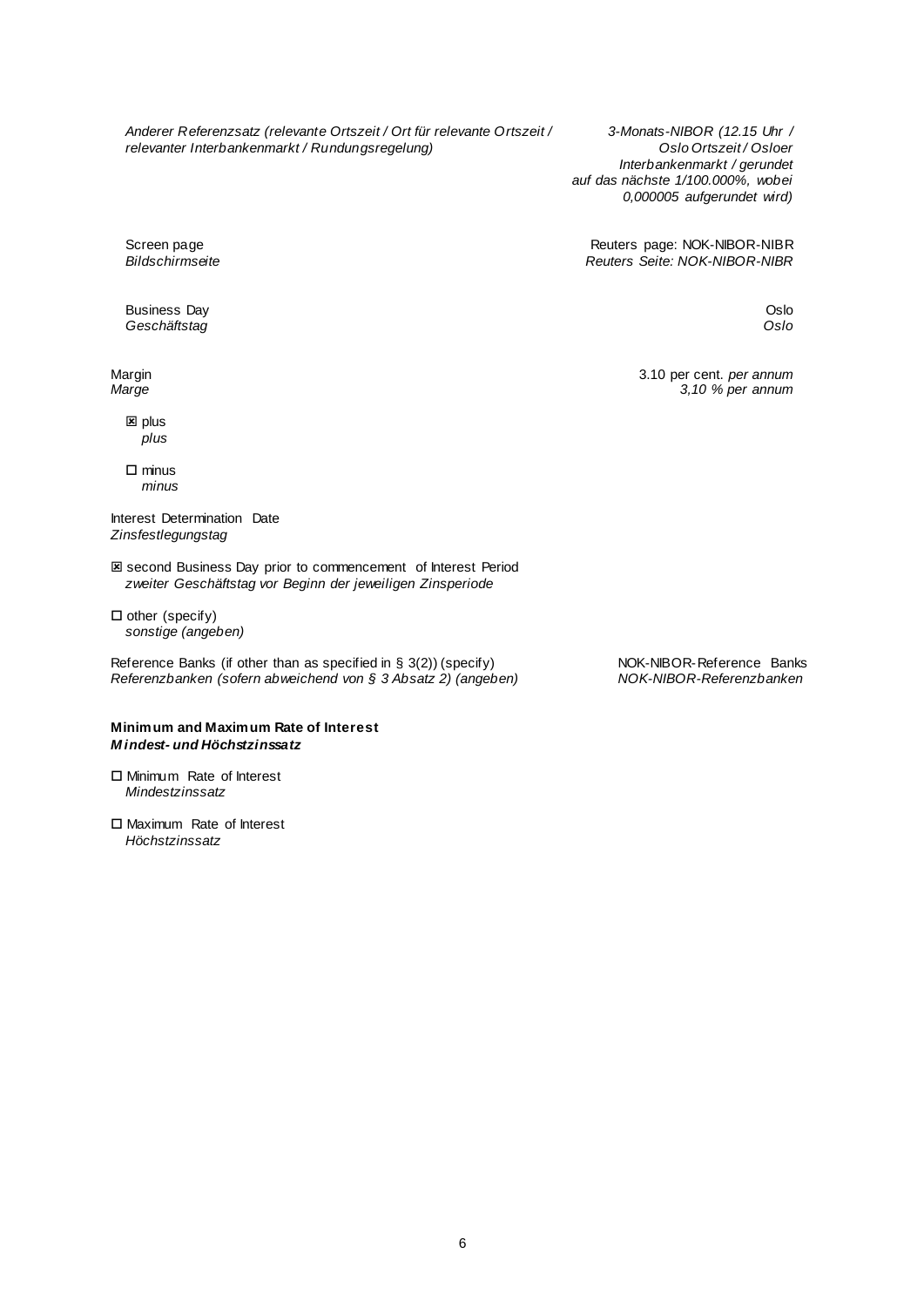# **Day Count Fraction** *Zinstagequotient*

Actual/Actual (ISDA)

Actual/Actual (ICMA)

# Actual/365 (Fixed)

Actual/360

30/360 or 360/360 (Bond Basis)

30E/360 (Eurobond Basis)

#### **REDEMPTION (§ 4, § 5)** *RÜCKZAHLUNG (§ 4, § 5)*

# **Redemption** *Rückzahlung*

| Redemption Month<br>Rückzahlungsmonat                                                                              | April 2023<br><b>April 2023</b> |
|--------------------------------------------------------------------------------------------------------------------|---------------------------------|
| Redemption Amount (per Specified Denomination)<br>Rückzahlungsbetrag (pro Festgelegter Stückelung)                 | NOK 2,000,000<br>NOK 2.000.000  |
| Early Redemption<br>Vorzeitige Rückzahlung                                                                         |                                 |
| Early Redemption for reason of a Benchmark Event<br>Vorzeitige Rückzahlung aufgrund eines Referenzwert-Ereignisses | Yes<br>Ja                       |
| Early Redemption at the Option of the Issuer<br>Vorzeitige Rückzahlung nach Wahl der Emittentin                    | No.<br>Nein                     |
| Minimum Redemption Amount<br>Mindestrückzahlungsbetrag                                                             |                                 |
| Higher Redemption Amount<br>Höherer Rückzahlungsbetrag                                                             |                                 |
| Call Redemption Date(s)<br>Wahlrückzahlungstag(e) (Call)                                                           |                                 |
| Call Redemption Amount(s)<br>Wahlrückzahlungsbetrag/-beträge (Call)                                                |                                 |
| Minimum Notice to Holders<br>Mindestkündigungsfrist                                                                |                                 |
| Maximum Notice to Holders<br>Höchstkündigungsfrist                                                                 |                                 |
| Early Redemption at the Option of a Holder<br>Vorzeitige Rückzahlung nach Wahl des Gläubigers                      | No.<br>Nein                     |
| Put Redemption Date(s)<br>Wahlrückzahlungstag(e) (Put)                                                             |                                 |
| Put Redemption Amount(s)<br>Wahlrückzahlungsbetrag/-beträge (Put)                                                  |                                 |
| Minimum Notice to Issuer<br>Mindestkündigungsfrist                                                                 |                                 |
| Maximum Notice to Issuer (not more than 60 days)                                                                   |                                 |

*Höchstkündigungsfrist (nicht mehr als 60 Tage)*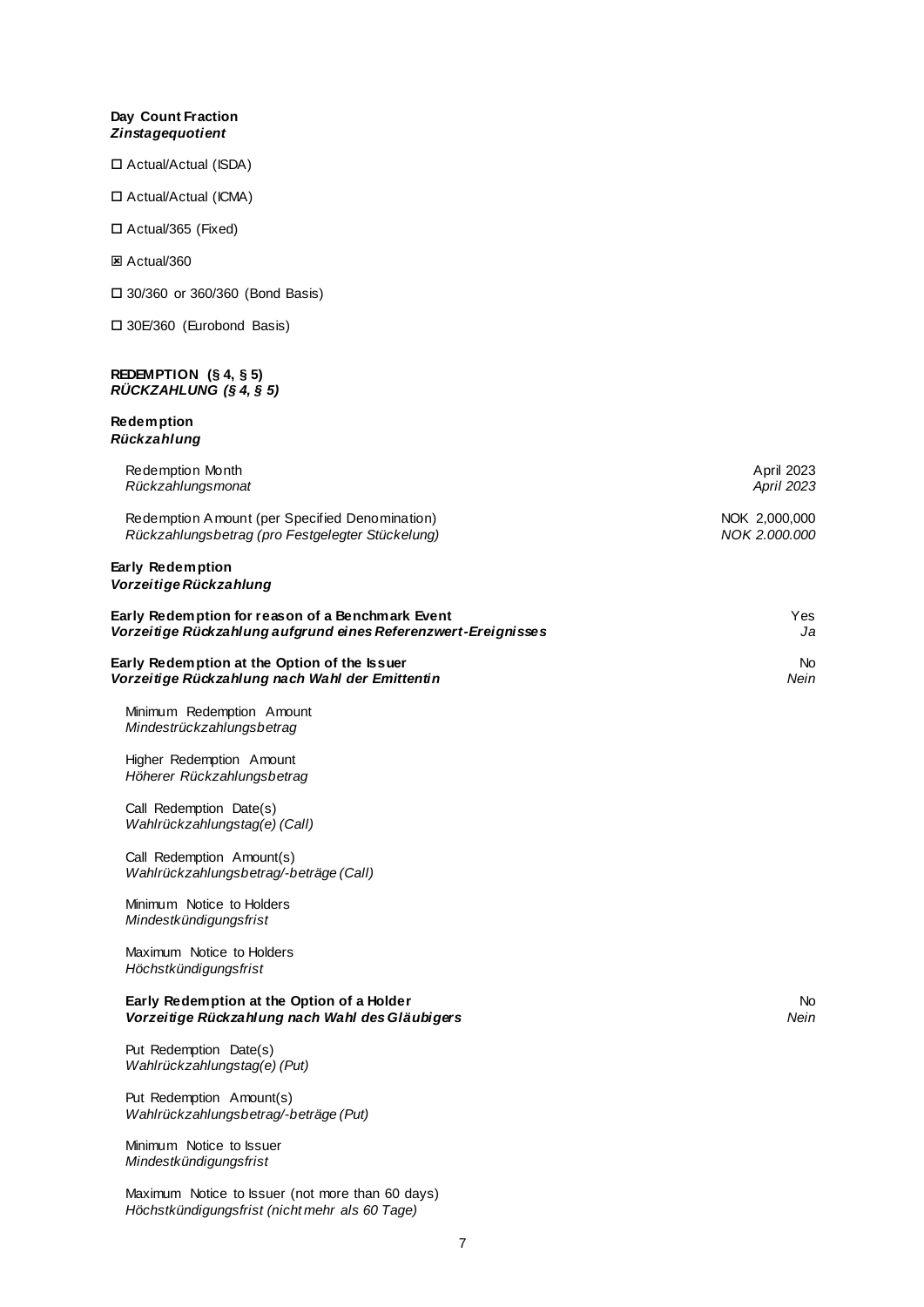# **Early Redemption Amount** *Vorzeitiger Rückzahlungsbetrag*

Redemption A mount Yes<br>Rückzahlungsbetrag National State of the Second State of the Second State of the Second State of the Second St *Rückzahlungsbetrag Ja*

Other Early Redemption Amount *Anderer Vorzeitiger Rückzahlungsbetrag*

### **PAYMENTS (§ 6)** *ZAHLUNGEN (§ 6)*

### **Payment Business Day** *Zahlungstag*

図 Relevant Financial Centres and the control of the control of the control of the control of the control of th<br>Maßgebliche Finanzzentren and the control of the control of the control of the control of the control of the c  $M$ aßgebliche Finanzzentren

**EX TARGET** *TARGET*

# **ISSUING AGENT**, **PAYING AGENT AND CALCULATION AGENT (§ 7)** *DIE EM ISSIONSSTELLE, DIE ZAHLSTELLE UND DIE BERECHNUNGSSTELLE (§ 7)*

**E** Additional Paying Agent(s)/specified office(s)

Citibank, N.A. Citigroup Centre Canary Wharf London E14 5LB United Kingdom

Citigroup Europe plc Germany Branch Reuterw eg 16 60323 Frankfurt am Main Federal Republic of Germany

*Zahlstelle(n)/bezeichnete Geschäftsstelle(n) Citibank, N.A.*

*Citigroup Centre Canary Wharf London E14 5LB Vereinigtes Königreich*

*Citibank Europe plc Germany Branch Reuterweg 16 60323 Frankfurt am Main Bundesrepublik Deutschland*

Calculation Agent *Berechnungsstelle*

**E** Issuing Agent *Issuing Agent*

□ Other *Sonstige*

Required location of Calculation Agent (specify)<br>
Vorgeschriebener Ort für Berechnungsstelle (angeben)<br>
Nein *Vorgeschriebener Ort für Berechnungsstelle (angeben) Nein*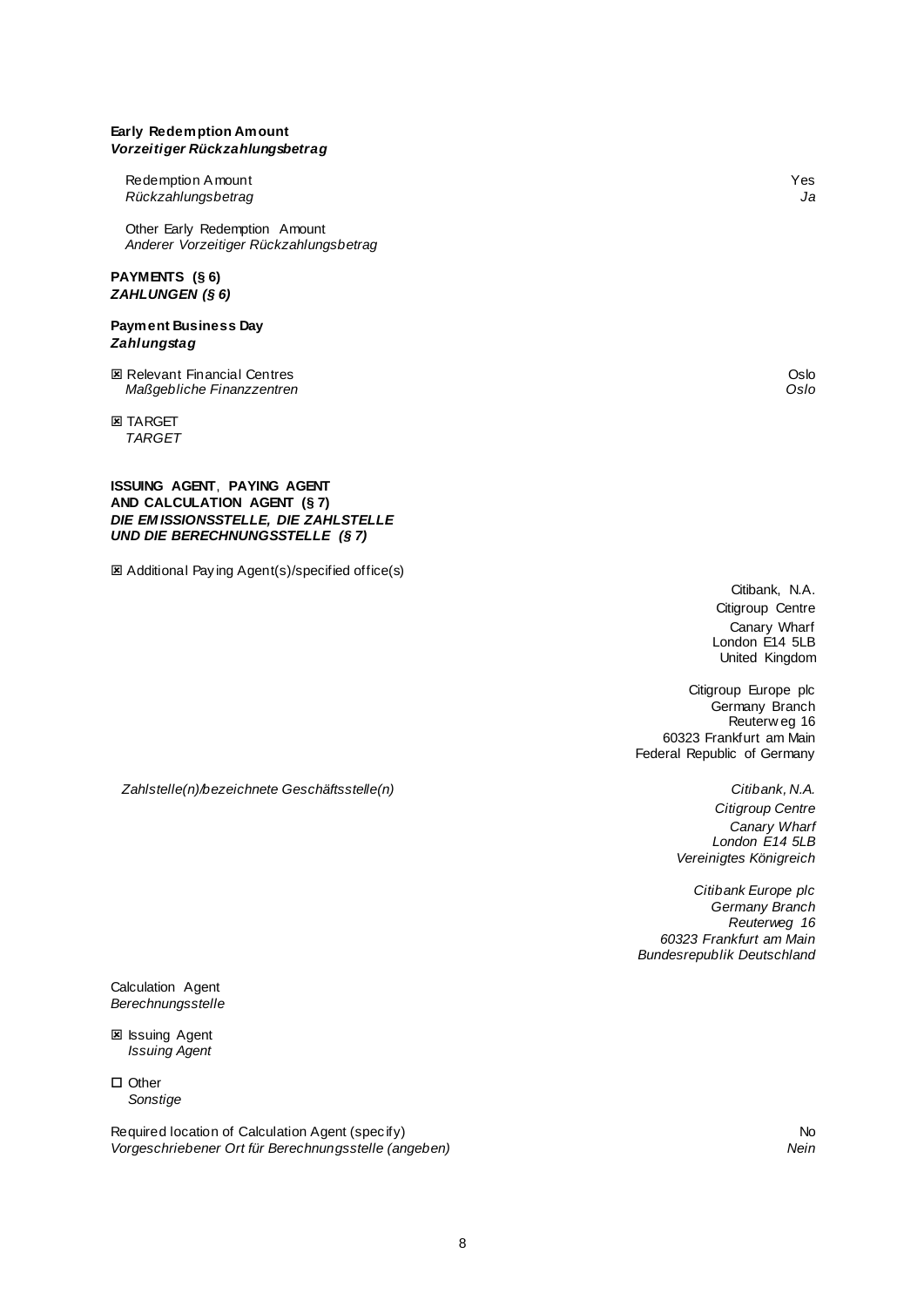# **RESOLUTIONS OF HOLDERS; COMMON REPRESENTATIV E (§ 12)** *BESCHLÜSSE DER GLÄUBIGER; GEM EINSAM ER VERTRETER (§ 12)*

Common Representative *Gemeinsamer Vertreter*

- **EX No Common Representative is designated in the Terms and Conditions but the Holders may** appoint a Common Representative by majority resolution *Es wird kein Gemeinsamer Vertreter in den Anleihebedingungen bestellt, die Gläubiger können aber einen Gemeinsamen Vertreter durch Mehrheitsbeschluss bestellen*
- $\square$  Common Representative is appointed in the Terms and Conditions (specify) *Gemeinsamer Vertreter wird in den Anleihebedingungen bestellt (angeben)*

Further duties and pow ers of the Common Representative and provision on liability (specify, if any) *Weitere Aufgaben und Befugnisse sowie Bestimmung zur Haftung des Gemeinsamen Vertreters (angeben, falls vorhanden)*

Further/other provisions for Resolutions of Holders (specify, if any) *Weitere/abweichende Bestimmungen zu Beschlüssen der Gläubiger (angeben, falls vorhanden)*

### **NOTICES (§ 15)** *M ITTEILUNGEN (§ 15)*

### **Place and medium of publication** *Ort und M edium der Bekanntmachung*

- □ Federal Gazette *Bundesanzeiger*
- Luxembourg (Tageblatt) *Luxemburg (Tageblatt)*
- Luxembourg (Luxemburger Wort) *Luxemburg (Luxemburger Wort)*
- $\Box$  Other new spaper (specify) *Sonstige Zeitung (angeben)*
- 図 Website of the stock exchange www.bourse.lu<br>Website der Börse w ww.bourse.lu<br>Website der Börse *Website der Börse www.bourse.lu*
- **E** Clearing System *Clearing System*

### **LANGUAGE (§ 17)** *SPRACHE (§ 17)*

### **Language of Conditions** *Sprache der Bedingungen*

- □ German only *ausschließlich Deutsch*
- □ English only *ausschließlich Englisch*
- English and German (English binding) *Englisch und Deutsch (englischer Text maßgeblich)*
- **E** German and English (German binding) *Deutsch und Englisch (deutscher Text maßgeblich)*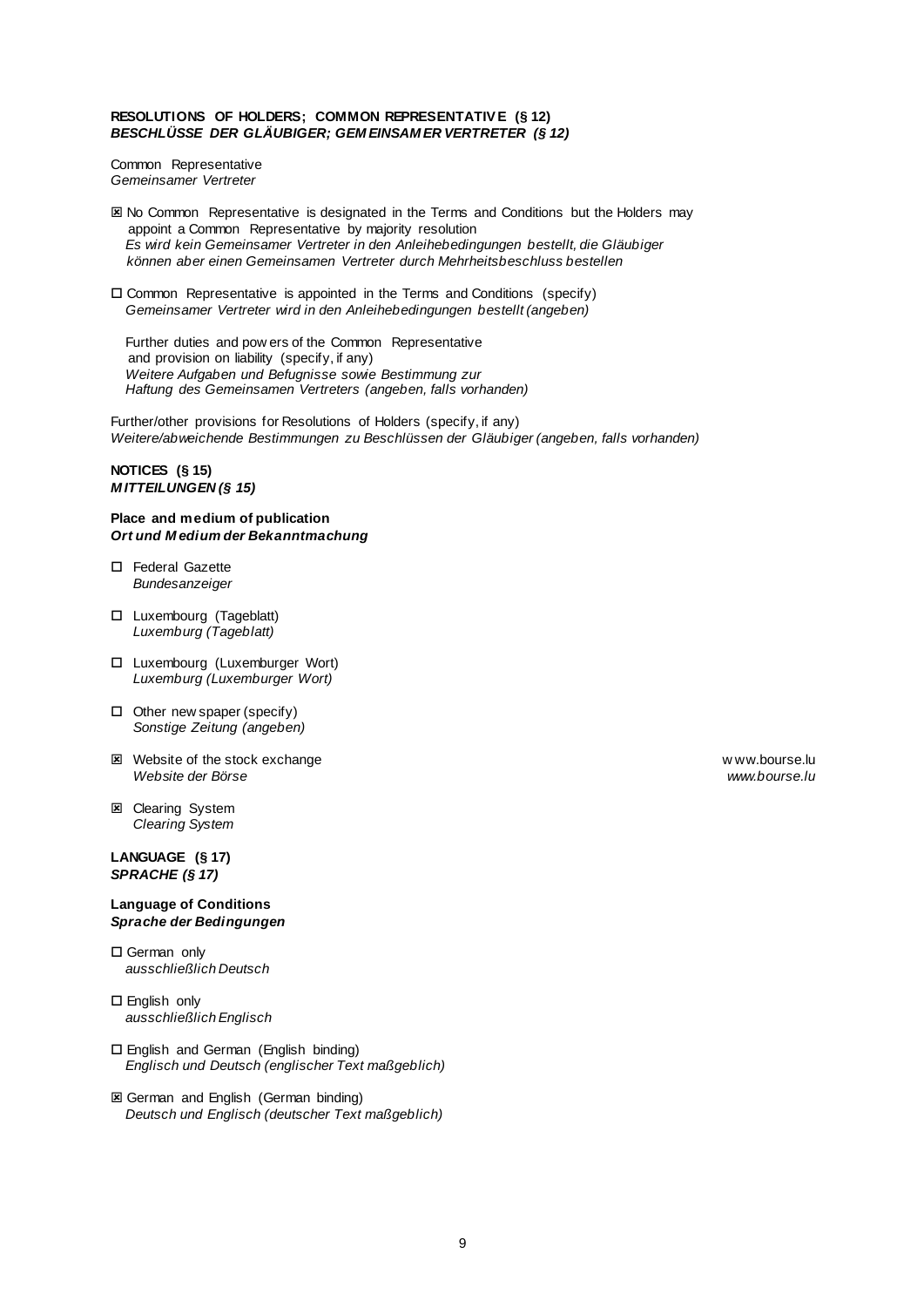#### **Part II.: OTHER INFORMATION** *Teil II.: WEITERE INFORM ATIONEN*

# **1. Essential information** *Grundlegende Angaben*

**Interest of natural and legal persons involved in the issue/offer**  *Interessen von Seiten natürlicher und juristischer Personen, die an der Emission/dem Angebot beteiligt sind*

Save as disclosed in the Prospectus, so far as the Issuer is aw are, no person involved in the offer of the Notes has an interest material to the offer.

*Mit Ausnahme der im Prospekt veröffentlichten Interessen, bestehen bei den an der Emission beteiligten Personen nach Kenntnis der Emittentin keine wesentlichen Interessen an dem Angebot.*

### **Reasons for the offer** *Gründe für das Angebot*

Estimated net proceeds<br>
Geschätzter Nettobetrag der Erträge<br>
Geschätzter Nettobetrag der Erträge *Geschätzter Nettobetrag der Erträge* 

Estimated total expenses of the issue *Geschätzte Gesamtkosten der Emission*

**2. Information concerning the Notes (other than those related to specific articles of the terms and conditions)** *Informationen über die Schuldverschreibungen (andere als die auf bestimmte Artikel der Anleihebedingungen bezogenen)*

### **Eurosystem eligibility** *EZB-Fähigkeit*

Intended to be held in a manner w hich w ould allow Eurosystem eligibility **No. Intended to be held in a manner w** hich w ould allow Eurosystem eligibility

Whilst the designation is specified as "no" at the date of these Final Terms, should the Eurosystem eligibility criteria be amended in the future such that the Notes are capable of meeting them the Notes may then be deposited w ith one of the ICSDs as common safekeeper. Note that this does not necessarily mean that the Notes w ill then be recognised as eligible collateral for Eurosystem monetary policy and intra day credit operations by the Eurosystem at any time during their life. Such recognition w ill depend upon the ECB being satisfied that Eurosystem eligibility criteria have been met.

*Soll in EZB-fähiger Weise gehalten werden Nein*

*Wenn die Wahl "Nein" zum Tag dieser Endgültigen Bedingungen festgelegt ist, können die Schuldverschreibungen bei einem der ICSDs als common safekeeper hinterlegt werden, wenn die Kriterien für die Eignung für das Eurosystem (EZB-Fähigkeit) geändert werden und die Schuldverschreibungen diese Kriterien dann erfüllen. Dies bedeutet nicht notwendigerweise, dass die Schuldverschreibungen während ihrer Laufzeit als*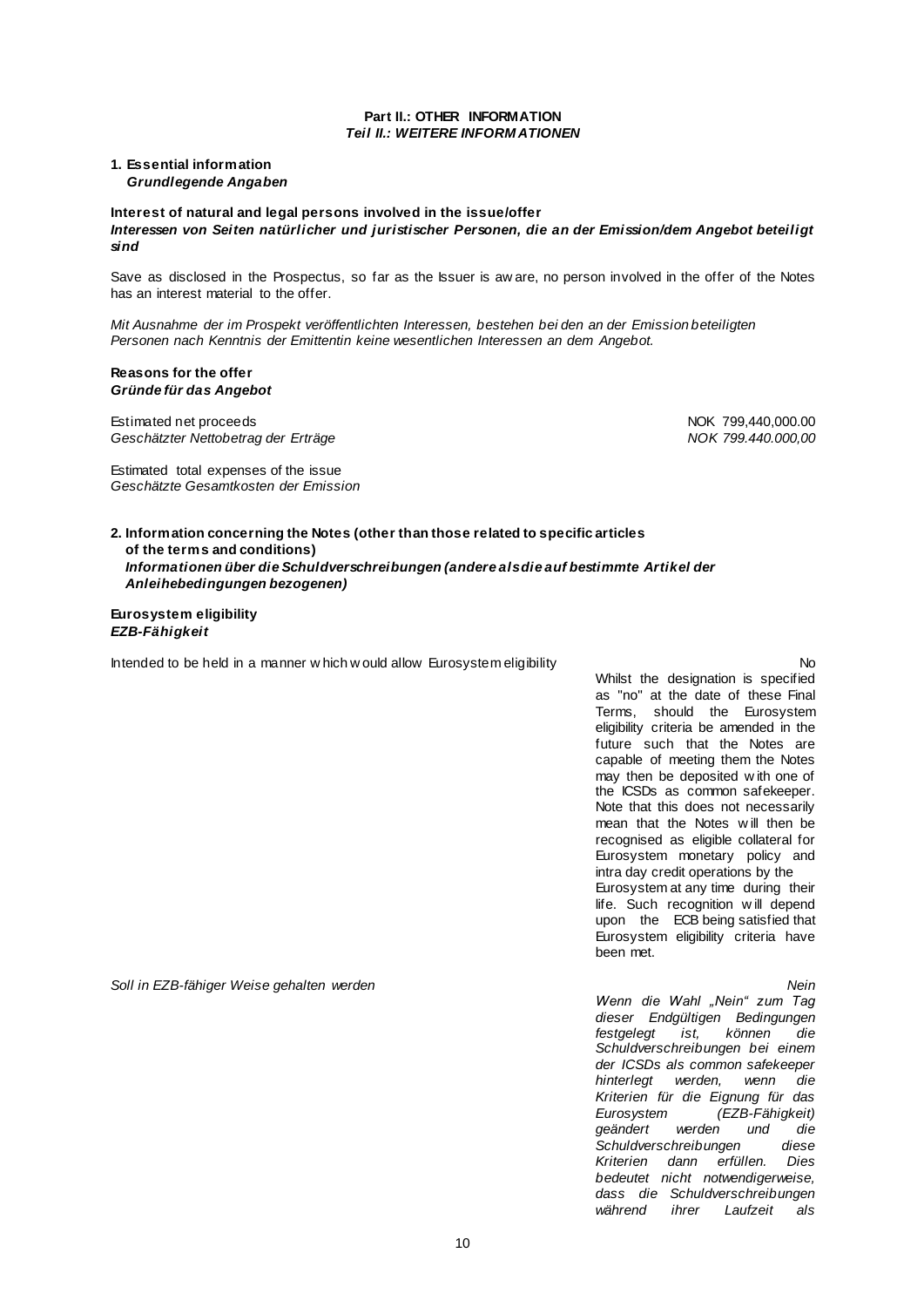*geeignete Sicherheit für die Zwecke der Geldpolitik oder Innertageskredite des Eurosystems anerkannt werden. Eine solche Anerkennung hängt von der Beurteilung der EZB ab, dass die Kriterien für die Eignung für das Eurosystem (EZB-Fähigkeit) erfüllt sind.*

# **Securities Identification Numbers** *Wertpapier-Kenn-Nummern*

Common Code 215650626 *Common Code 215650626*

German Securities Code *Deutsche Wertpapier-Kenn-Nummer (WKN)*

Any other securities number *Sonstige Wertpapier-Kenn-Nummer*

# **Yield** *Rendite*

Yield *Rendite*

# **Information in relation to the underlying** *Angaben bezüglich des Basiswerts*

Description of the underlying the interest rate is based on

*Beschreibung des Basiswerts,*

NIBOR is an abbreviation for Norw egian Interbank Offered Rate and describes the interest rate for deposits in Norw egian Kroner for a specific period w ithin the scope of interbank business

*auf den sich der Zinssatz stützt NIBOR ist eine Abkürzung für Norwegian Interbank Offered Rate und bezeichnet den Zinssatz für Einlagen in Norwegischen Kronen für einen bestimmten Zeitraum im Rahmen von Interbankgeschäften.*

| Details of historic NIBOR rates and the further performance as well as |                               |
|------------------------------------------------------------------------|-------------------------------|
| their volatility can be obtained from                                  | Reuters page: NOK-NIBOR-NIBR  |
| Einzelheiten zu vergangenen NIBOR                                      |                               |
| Sätzen und Informationen über                                          |                               |
| künftige Entwicklungen sowie ihre Volatilität                          |                               |
| können abgerufen werden unter                                          | Reuters Seite: NOK-NIBOR-NIBR |
|                                                                        |                               |

**Resolutions, authorisations and approvals by virtue of which the Notes will be created** *Beschlüsse, Ermächtigungen und Genehmigungen, welche die Grundlage für die Schaffung der Schuldverschreibungen bilden*

ISIN XS2156506268 *ISIN XS2156506268*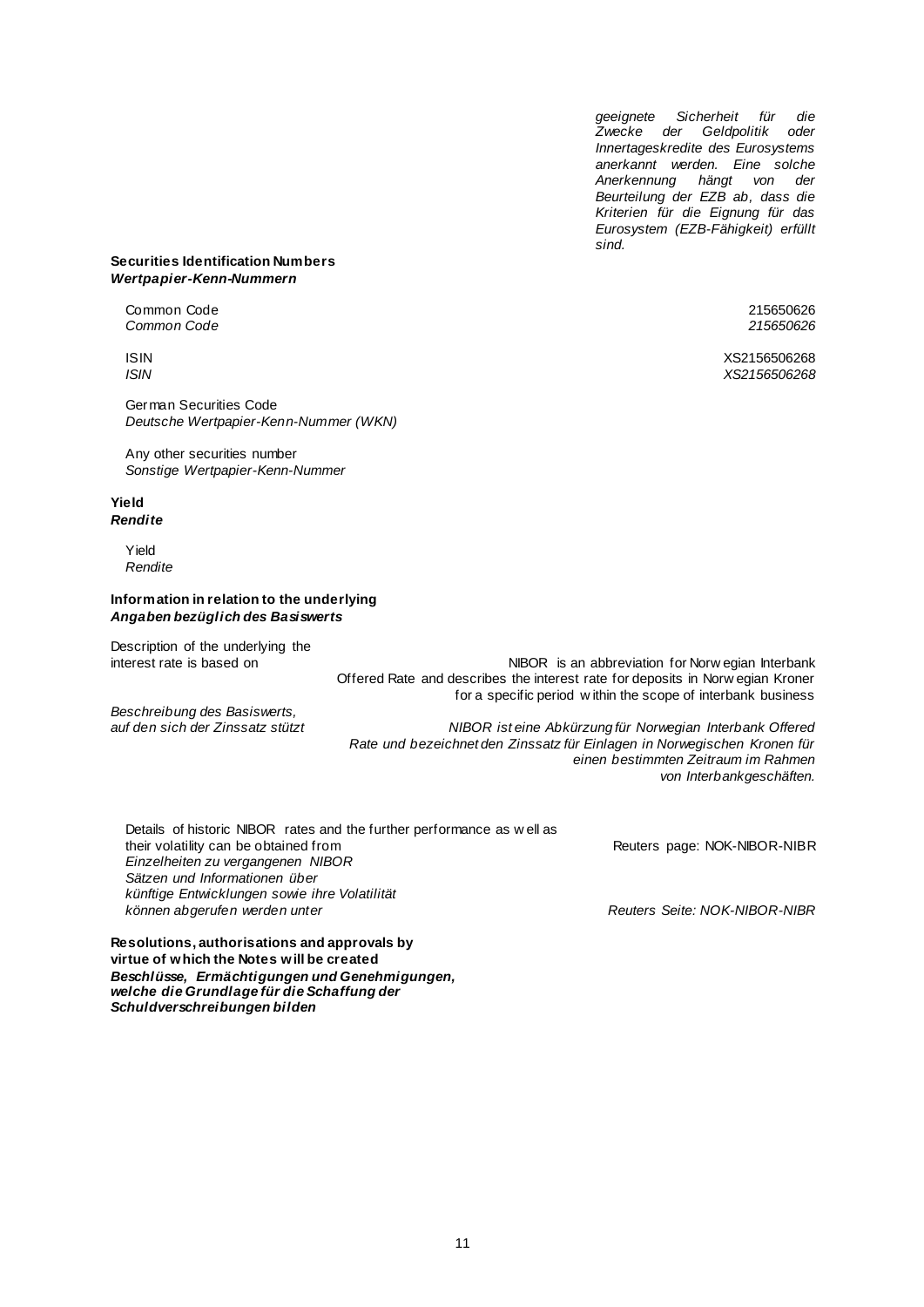**3. Terms and conditions of the offer** *Bedingungen und Voraussetzungen des Angebots*

**Conditions, offer statistics, expected time table and action required to apply for offer** *Angebotsstatistiken, erwarteter Zeitplan und erforderliche M aßnahmen zur Umsetzung des Angebots*

Conditions to w hich the offer is subject *Bedingungen, denen das Angebot unterliegt*

**図 Not applicable** *Nicht anwendbar*

□ Specify Details *Einzelheiten einfügen*

Time period, including any possible amendments, during w hich the offer w ill be open. *Frist – einschließlich etwaiger Änderungen – während der das Angebot vorliegt.*

**図 Not applicable** *Nicht anwendbar*

□ Specify Details *Einzelheiten einfügen*

Description of the application process. *Beschreibung des Prozesses für die Umsetzung des Angebots.*

**図 Not applicable** *Nicht anwendbar*

□ Specify Details *Einzelheiten einfügen*

A description of the possibility to reduce subscriptions and the manner for refunding excess amount paid by applicants.

Beschreibung der Möglichkeit zur Reduzierung der Zeichnungen und der Art und Weise der Erstattung des zu viel *gezahlten Betrags an die Zeichner.*

**図 Not applicable** *Nicht anwendbar*

□ Specify Details *Einzelheiten einfügen*

Details of the minimum and/or maximum amount of application, (w hether in number of notes or aggregate amount to invest).

*Einzelheiten zum Mindest- und/oder Höchstbetrag der Zeichnung (entweder in Form der Anzahl der Schuldverschreibungen oder des aggregierten zu investierenden Betrags).*

**図 Not applicable** *Nicht anwendbar*

□ Specify Details *Einzelheiten einfügen*

Method and time limits for paying up the notes and for delivery of the notes. *Methode und Fristen für die Bedienung der Wertpapiere und ihre Lieferung.*

**図 Not applicable** *Nicht anwendbar*

□ Specify Details *Einzelheiten einfügen*

Manner and date in w hich results of the offer are to be made public. *Art und Weise und Termin, auf die bzw. an dem die Ergebnisse des Angebots offen zu legen sind.*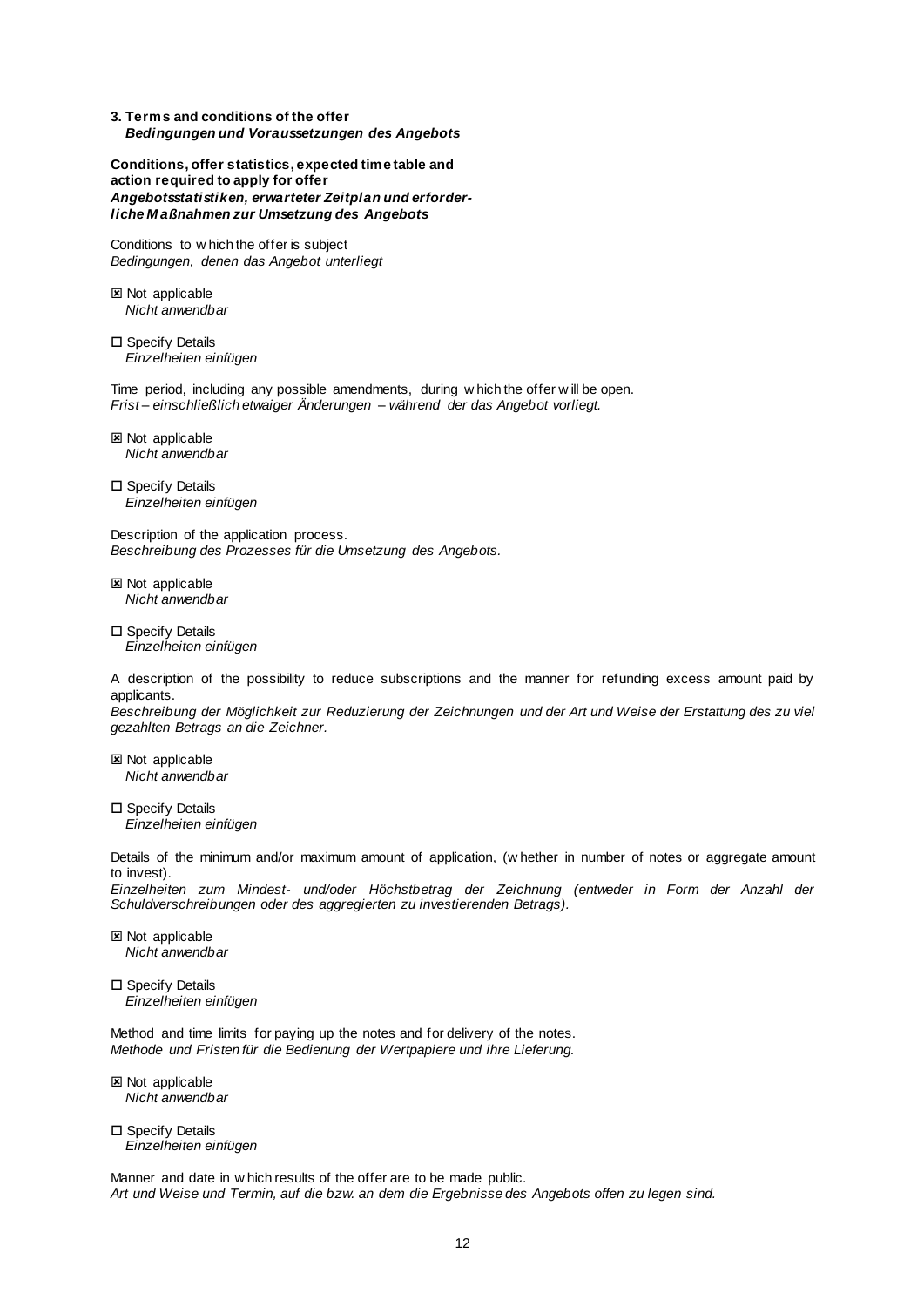**区 Not applicable** *Nicht anwendbar*

□ Specify Details *Einzelheiten einfügen*

The procedure for the exercise of any right of pre-emption, the negotiability of subscription rights and the treatment of subscription rights not exercised.

*Verfahren für die Ausübung eines etwaigen Vorzugsrechts, die Marktfähigkeit der Zeichnungsrechte und die Behandlung der nicht ausgeübten Zeichnungsrechte.*

**図 Not applicable** *Nicht anwendbar*

□ Specify Details *Einzelheiten einfügen*

### **Plan and distribution and allotment** *Plan für die Aufteilung und die Zuteilung*

If the offer is being made simultaneously in the markets of tw o or more countries and if a tranche has been or is being reserved for certain of these, indicate any such tranche. *Erfolgt das Angebot gleichzeitig auf den Märkten in zwei oder mehreren Ländern und wurde/wird eine bestimmte Tranche einigen dieser Märkte vorbehalten, Angabe dieser Tranche.*

- **図** Not applicable *Nicht anwendbar*
- □ Specify Details *Einzelheiten einfügen*

Process for notification to applicants of the amount allotted and indication w hether dealing may begin before notification is made.

*Verfahren zur Meldung des den Zeichnern zugeteilten Betrags und Angabe, ob eine Aufnahme des Handels vor dem Meldeverfahren möglich ist.*

**E** Not applicable *Nicht anwendbar*

□ Specify Details *Einzelheiten einfügen*

**Pricing** *Kursfeststellung*

Expected price at w hich the Notes w ill be offered *Preis zu dem die Schuldverschreibungen voraussichtlich angeboten werden*

**図 Not applicable** *Nicht anwendbar*

 $\square$  Specify Details *Einzelheiten einfügen*

Amount of expenses and taxes charged to the subscriber / purchaser *Kosten/Steuern, die dem Zeichner/Käufer in Rechnung gestellt werden*

**区 Not applicable** *Nicht anwendbar*

□ Specify Details *Einzelheiten einfügen*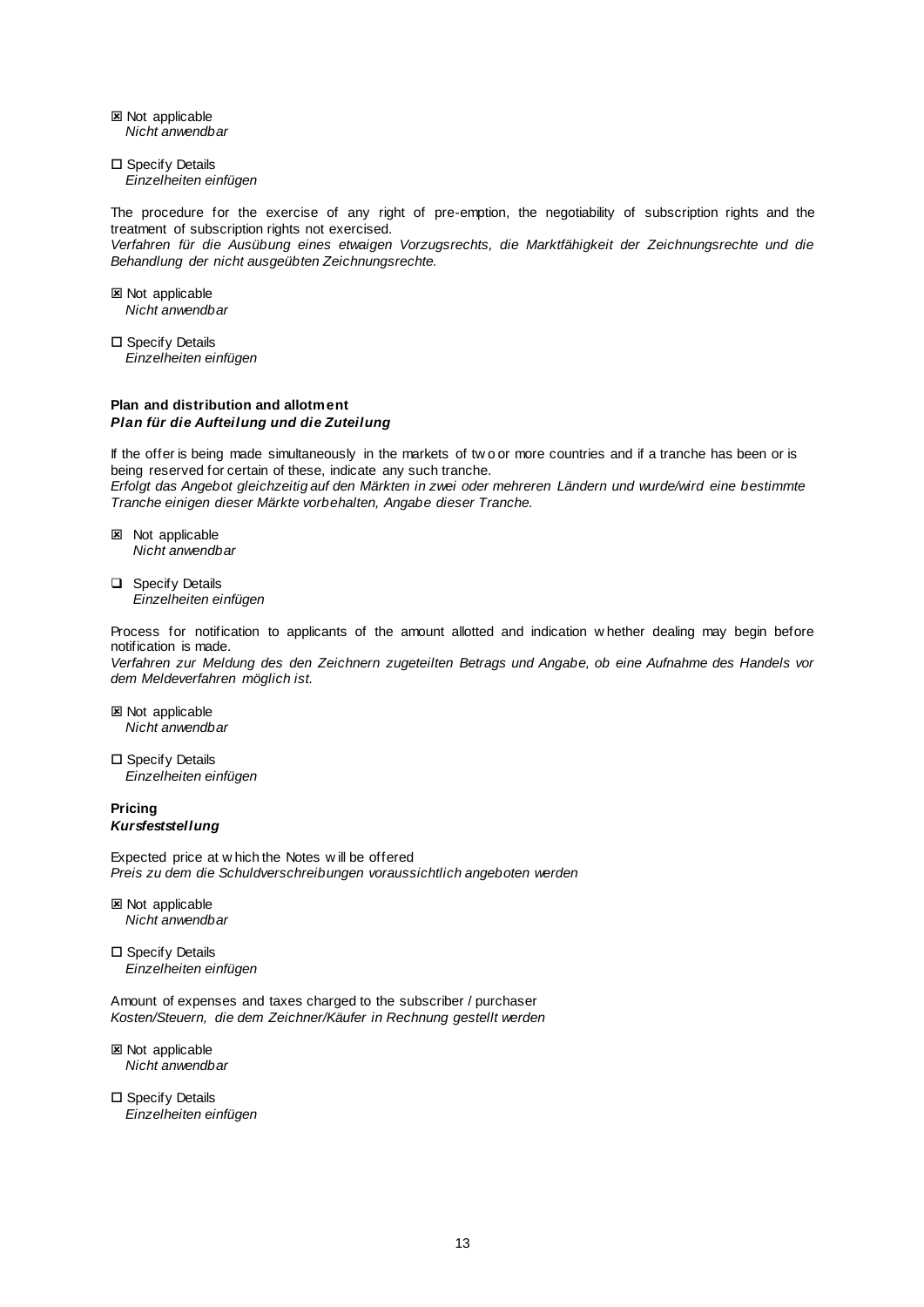### **Placing and underwriting** *Platzierung und Emission*

Name and address of the co-ordinator(s) of the global offer and of single parts of the offer and, to the extent know n to the Issuer or the offeror, of the placers in the various countries w here the offer takes place. *Name und Anschrift des Koordinators/der Koordinatoren des globalen Angebots oder einzelner Teile des Angebots und – sofern dem Emittenten oder dem Bieter bekannt – Angaben zu den Platzeuren in den einzelnen Ländern des Angebots.*

- Not applicable *Nicht anwendbar*
- □ Specify Details *Einzelheiten einfügen*

#### **Method of distribution** *Vertriebsmethode*

**図 Non-syndicated** *Nicht syndiziert*

□ Syndicated *Syndiziert*

# **Management Details including form of commitment** *Einzelheiten bezüglich des Bankenkonsortiums einschließlich der Art der Übernahme*

Management Group or Dealer *Bankenkonsortium oder Platzeur*

> Skandinaviska Enskilda Banken AB (publ) Kungsträdgårdsgatan 8 106 40 Stockholm Sw eden / *Schweden*

**E** Firm commitment *Feste Zusage*

 $\Box$  No firm commitment / best efforts arrangements *Ohne feste Zusage / zu den bestmöglichen Bedingungen*

# **Commissions** *Provisionen*

Management/Underwriting Commission (specify) *Management- und Übernahmeprovision (angeben)*

Selling Concession (specify) *Verkaufsprovision (angeben)*

Other (specify) *Andere (angeben)*

**Stabilising Dealer/Manager**  *Kursstabilisierender Dealer/Manager* 

# **Subscription Agreement** *Übernahmevertrag*

Date of Subscription Agreement *Datum des Übernahmevertrags*

General features of the Subscription Agreement *Angabe der Hauptmerkmale des Übernahmevertrags*

# **Selling Restrictions** *Verkaufsbeschränkungen*

Prohibition of Sales to EEA Retail Investors Not Applicable Not Applicable *Verbot des Verkaufs an Kleinanleger Nicht Anwendbar*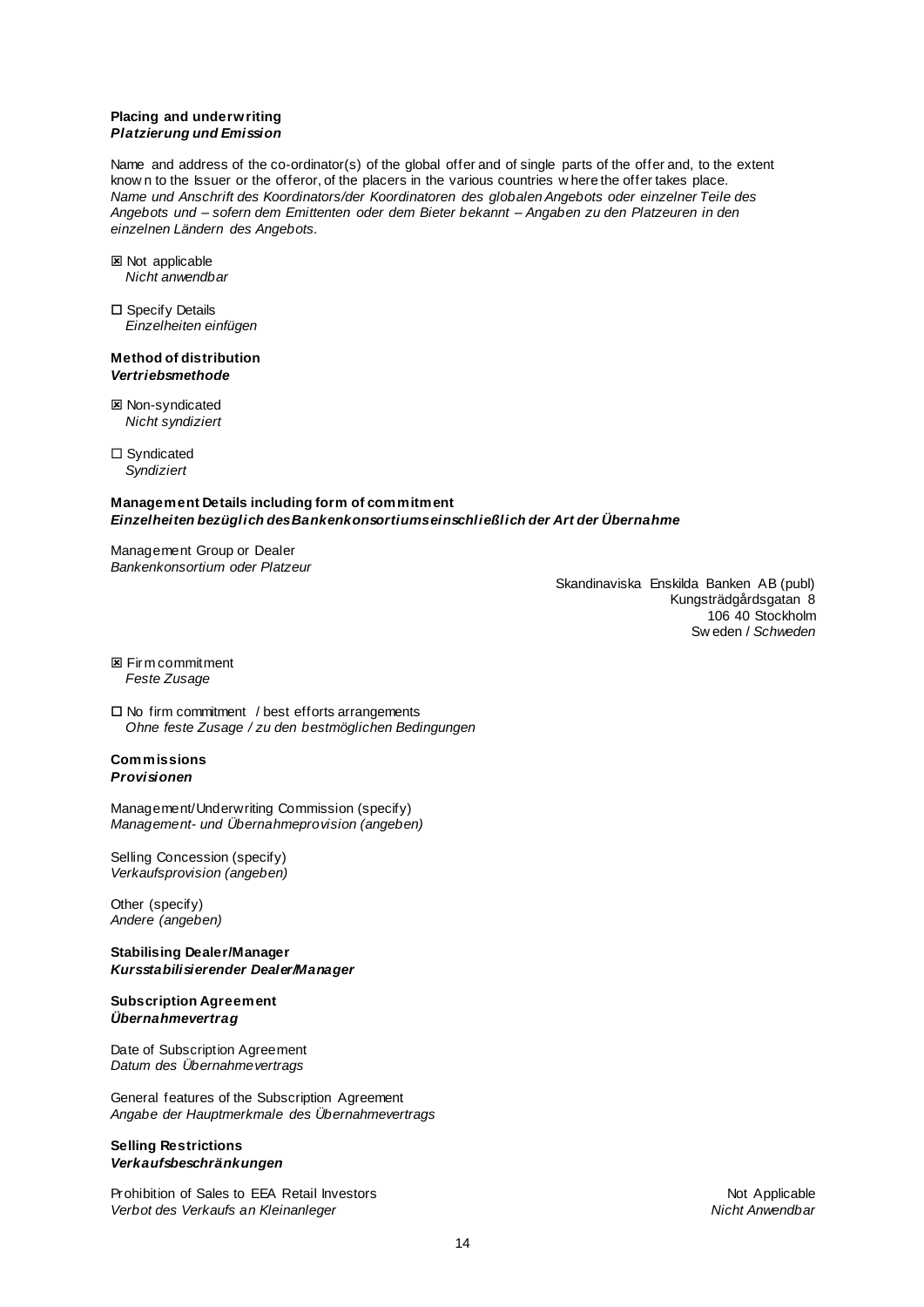Non-exempt Offer Not applicable not applicable not applicable not applicable not applicable not applicable not applicable Offers to qualified investors (as defined in the Prospectus Directive) only. No action has been or may be taken to permit a public offer.

*Prospektpflichtiges Angebot Nicht anwendbar Es erfolgen nur Angebote an qualifizierte Anleger (wie in der Prospektrichtlinie definiert). Es wurden und es dürfen keine Handlungen vorgenommen, die ein öffentliches Angebot ermöglichen.*

# **4. Admission to trading and dealing agreements** *Zulassung zum Handel und Handelsregeln*

#### **Listing(s) and admission to trading** Yes *Börsenzulassung(en) und Zulassung zum Handel Ja*

#### **E** Luxembourg

 Regulated Market "*Bourse de Luxembourg*" *Geregelter Markt "Bourse de Luxembourg"*

 $\Box$  Other (insert details) *Sonstige (Einzelheiten einfügen)*

| Estimate of the total expenses related to admission to trading | EUR 2.175     |
|----------------------------------------------------------------|---------------|
| Geschätzte Gesamtkosten für die Zulassung zum Handel           | EUR 2.175     |
| Date of admission                                              | 14 April 2020 |

*Termin der Zulassung 14. April 2020*

All regulated markets or equivalent markets on w hich, to the know ledge of the Issuer, notes of the same class of the notes to be offered or admitted to trading are already admitted to trading.

*Angabe sämtlicher regulierter oder gleichwertiger Märkte, auf denen nach Kenntnis der Emittentin Schuldverschreibungen der gleichen Wertpapierkategorie, die zum Handel angeboten oder zugelassen werden sollen, bereits zum Handel zugelassen sind.*

 Regulated Market "*Bourse de Luxembourg*" *Geregelter Markt "Bourse de Luxembourg"*

 Other (insert details) *Sonstige (Einzelheiten einfügen)*

Name and address of the entities w hich have committed themselves to act as intermediaries in secondary trading, providing liquidity through bid and offer rates and description of the main terms of their commitment *Name und Anschrift der Institute, die aufgrund einer Zusage als Intermediäre im Sekundärhandel tätig sind und Liquidität mittels Geld- und Briefkursen schaffen, und Beschreibung des wesentlichen Inhalts ihrer Zusage*

**図 Not applicable** *Nicht anwendbar*

□ Specify Details *Einzelheiten einfügen*

#### **5. Additional information** *Zusätzliche Informationen*

**Rating** The Notes to be issued are expected to be rated:

Standard & Poor's: BBB+